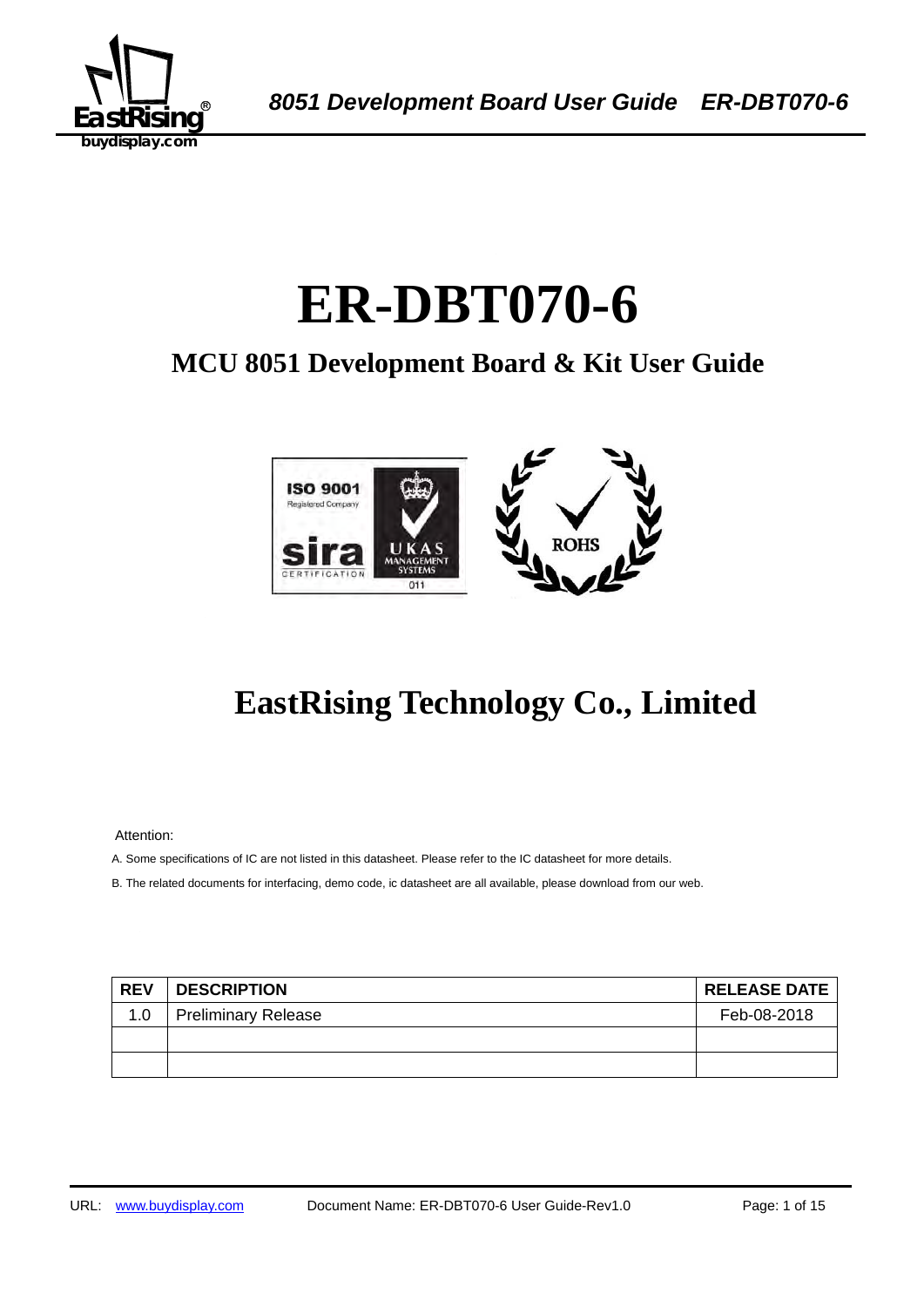

## **CONTENTS**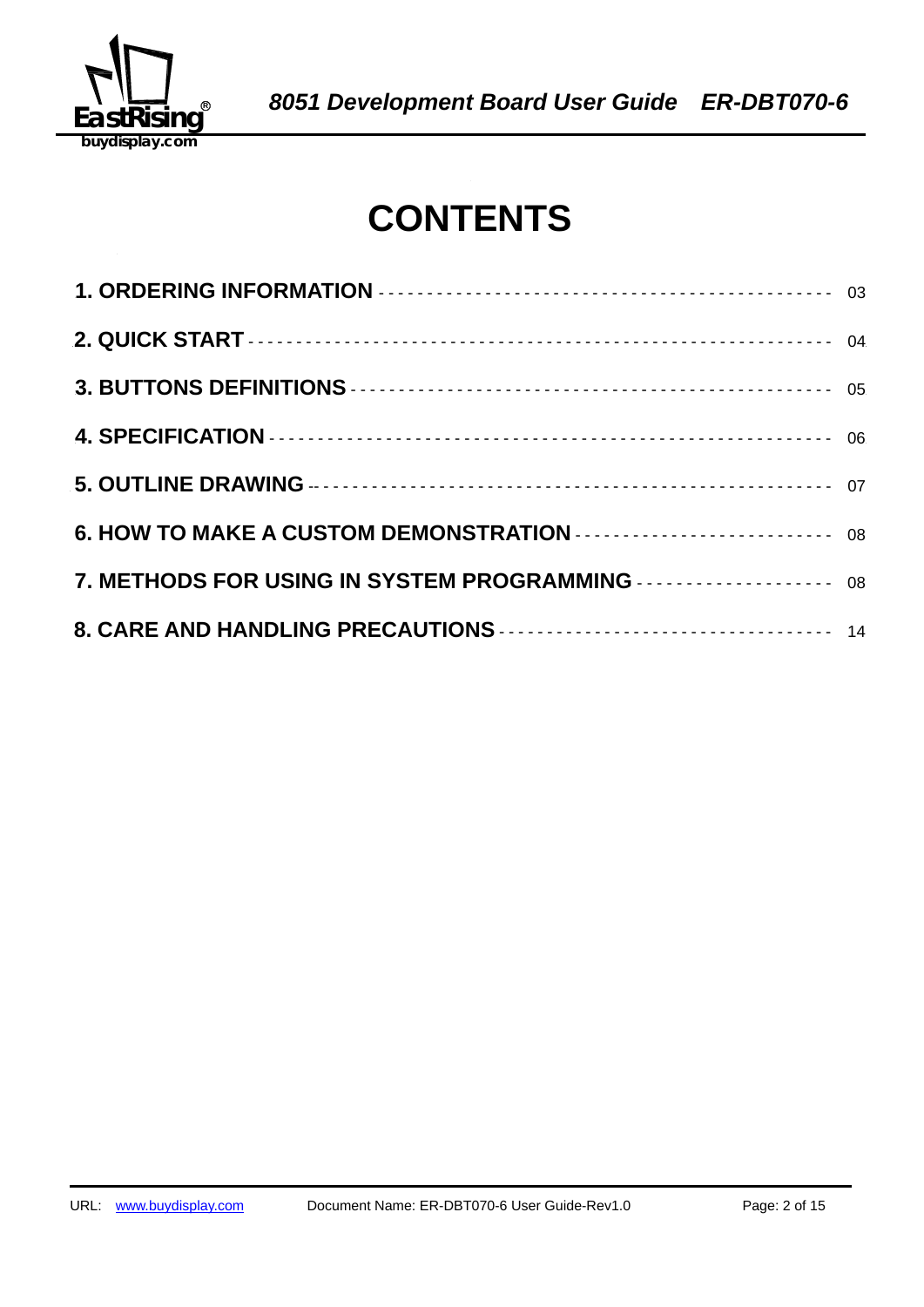

**1. ORDERING INFORMATION** 

#### 1.1 Order Number

| <b>Part Number(Order Number) Description</b> |                                              |
|----------------------------------------------|----------------------------------------------|
| ER-DBT070-6                                  | 8051 Microcontroller Development Board & Kit |

## 1.2 What's included in the package

| <b>No</b>      | <b>Standard Accessory Name</b>         | Quantity |
|----------------|----------------------------------------|----------|
|                | <b>MCU Board</b>                       |          |
| 2              | <b>Adaptor Board</b>                   |          |
| 3              | Power Adaptor (6.5V/2A)                |          |
| $\overline{4}$ | MicroSD Memory Card Loaded with Images |          |
| 5              | <b>USB Cable</b>                       |          |
| 6              | RA8876 Controller Board                |          |

#### 1.3 Compatible with following displays:

| <b>Part Number(Order Number) Description</b> |                   |
|----------------------------------------------|-------------------|
| ER-TFT070-6                                  | 7"TFT LCD Display |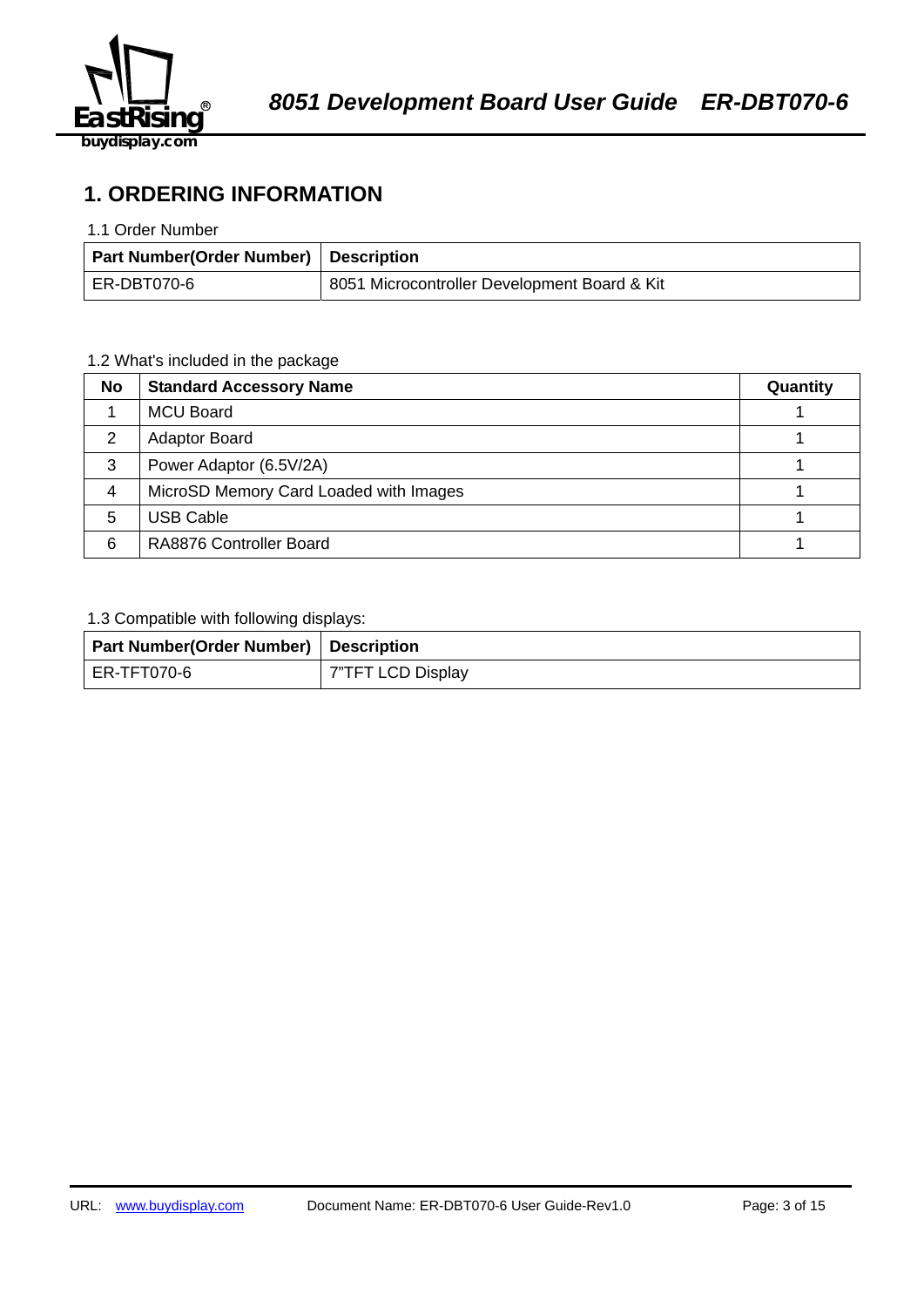

## **2. QUICK START**

2-1 Simply plug the power adaptor into an AC outlet and plug FFC(Cable) of lcd display into the ZIF connector of adaptor board as the below image shows.



2-2 Press the power button to run the demonstration program.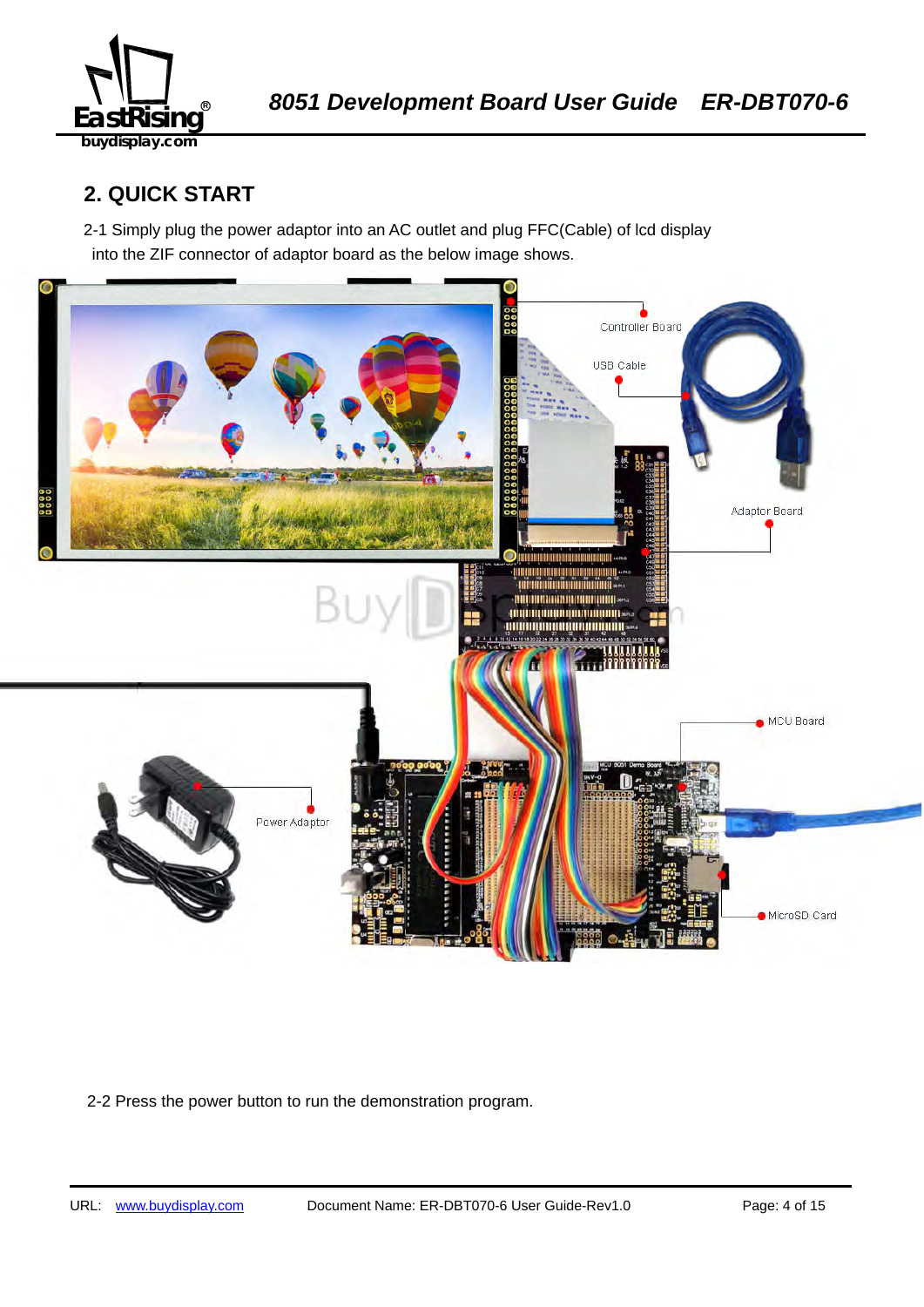

## **3. BUTTONS DEFINITIONS**

| <b>Button Name</b> | <b>Description</b>                  |
|--------------------|-------------------------------------|
| *Stop/Next Button  | Stop or Next the Image Slideshows   |
| Reset Button       | <b>Restart to Initialized State</b> |
| Power Button       | Press On or Press Off               |

\*For color display, this button is used to next the image slideshows.

For mono display, this button is used to stop the image slideshows.

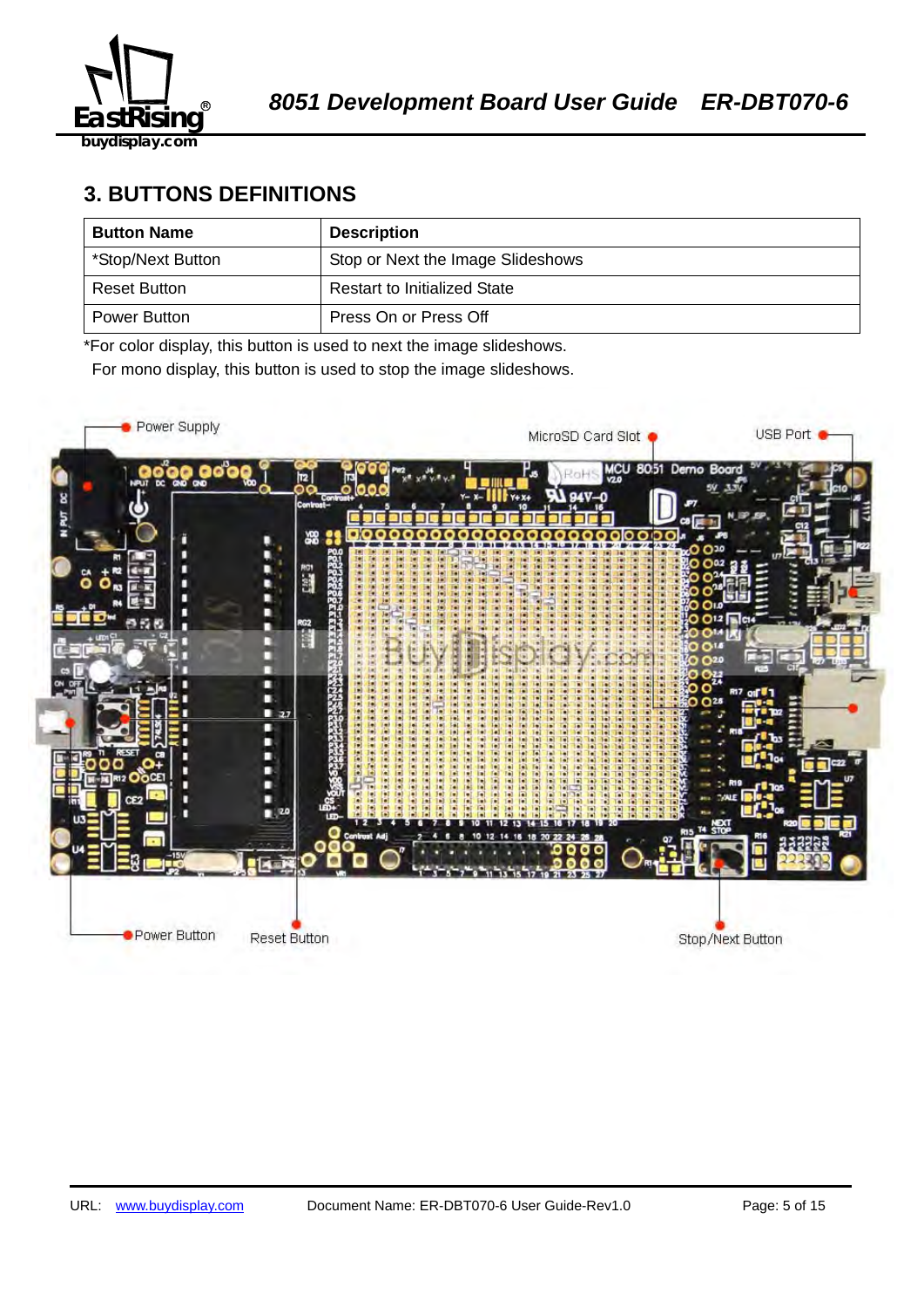

## 58B2140359**4. SPECIFICATION**

#### 4.1 Mechanical Specification

| <b>ITEM</b>                            | <b>STANDARD VALUE</b> | <b>UNIT</b> |
|----------------------------------------|-----------------------|-------------|
| <b>MCU Board Outline Dimension</b>     | $151.00\times77.00$   | mm          |
| <b>Adaptor Board Outline Dimension</b> | $90.00 \times 95.00$  | mm          |
| Gross Weight for Whole Demo Kit        | 0.60                  | kq          |

## 4.2 Electrical Specification

| <b>ITEM</b>                 | <b>STANDARD VALUE</b>     | <b>UNIT</b> |
|-----------------------------|---------------------------|-------------|
| Microcontroller             | STC12LE5A60S2             | $-$         |
| Interface                   | 8080/6800 16-bit Parallel | $- -$       |
| <b>Power Supply Voltage</b> | 6.5V                      |             |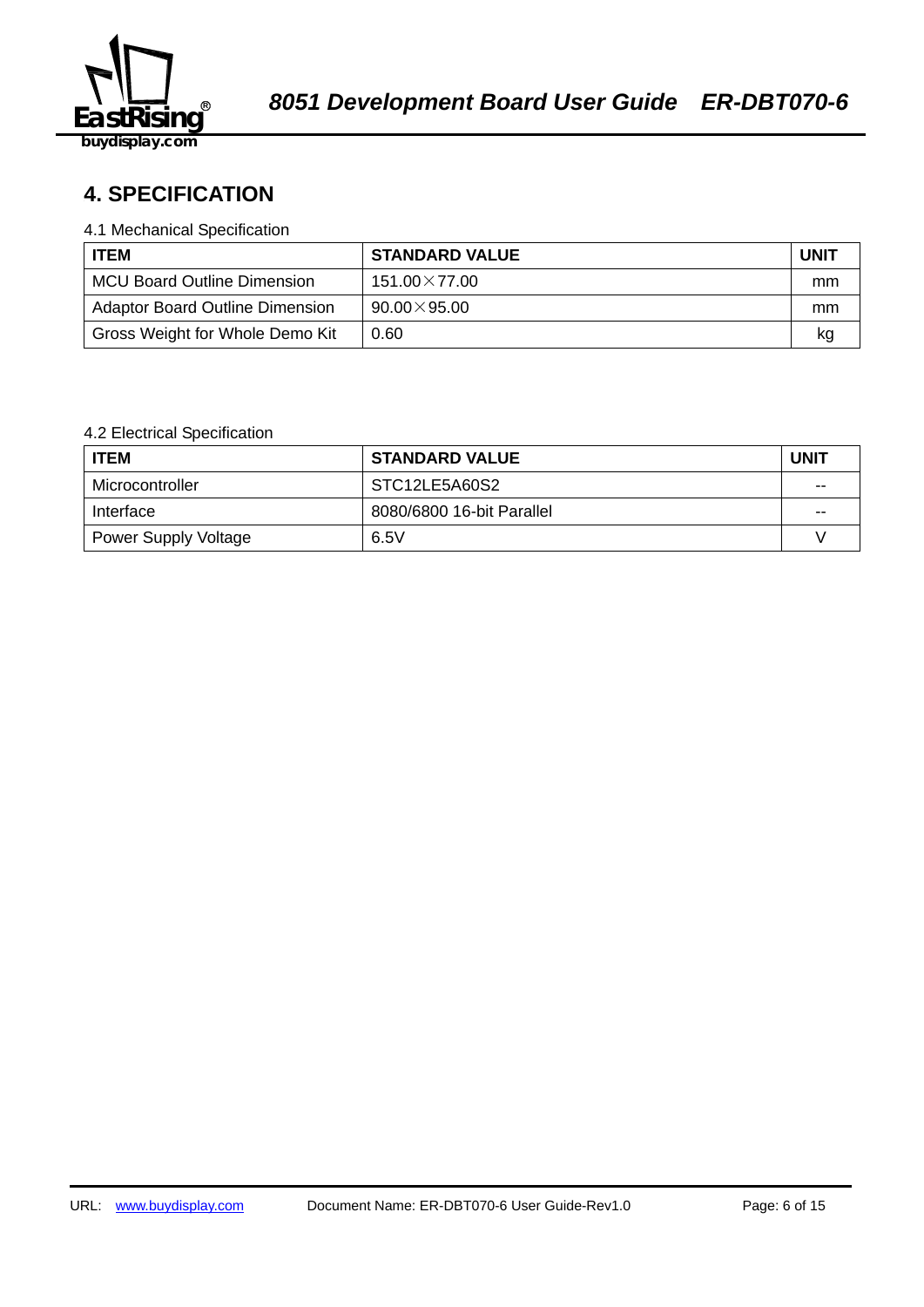

## **5. OUTLINE DRAWING**

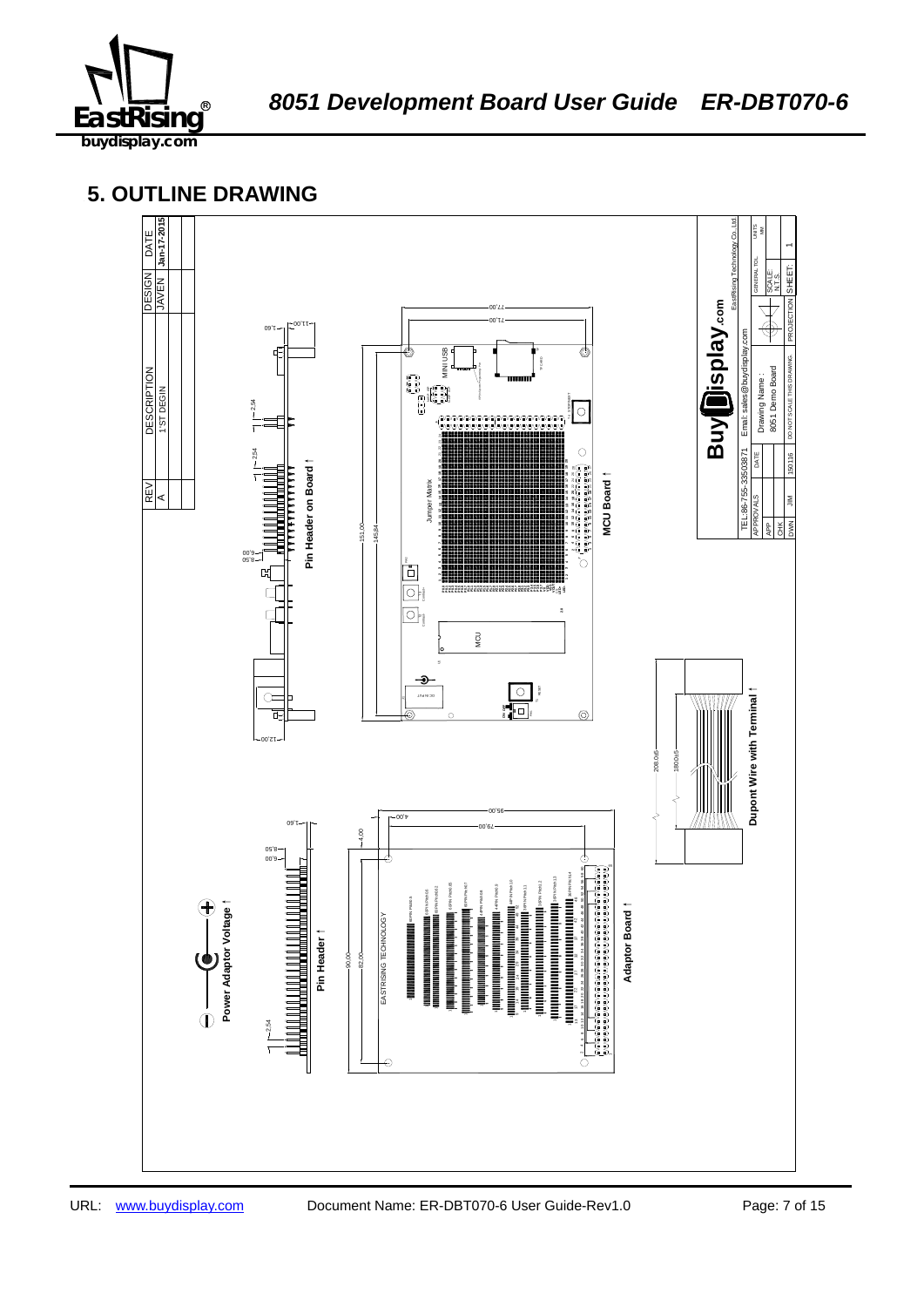

## **6. HOW TO MAKE A CUSTOM DEMONSTRATION**

By using the software of LCD Font Maker or Image2LCD and ISP(In System Programming) to customize the demonstration that includes your own bitmap images, personalized fonts, symbols, icons and burn sketches. The large capacity of the MicroSD card allows you to store more fonts or images. We also prepare the demo code, interfacing document (download from each product page) and schematic MCU datasheet (download from each 8051 microcontroller development board page) for your further study. LCD Font Maker: http://www.buydisplay.com/download/software/LCDFontMaker.zip Image2LCD: http://www.buydisplay.com/download/software/Image2Lcd.zip

## **7. METHODS FOR USING IN SYSTEM PROGRAMMING**

- 7-1 Hardware Preparation
- 7-1-1 Please power off the development board,
- 7-1-2 No power supply is connecting with 8051 development board,
- 7-7-3 The jumpers on JP8 is on ISP position as below image shows



## 7-2 Install the USB to RS232 Driver

http://www.buydisplay.com/download/software/USB-TO-RS232-DRIVER.rar

| Device Driver Install / Uninstall |                                 |
|-----------------------------------|---------------------------------|
| <b>Select INF File:</b>           | CH340IR.INF                     |
| <b>INSTALL</b>                    | WCH.CN<br><b>USB-IRDA CH340</b> |
| <b>UNINSTALL</b>                  | 09/18/2007, 2.8.2007.09         |
| <b>HELP</b>                       |                                 |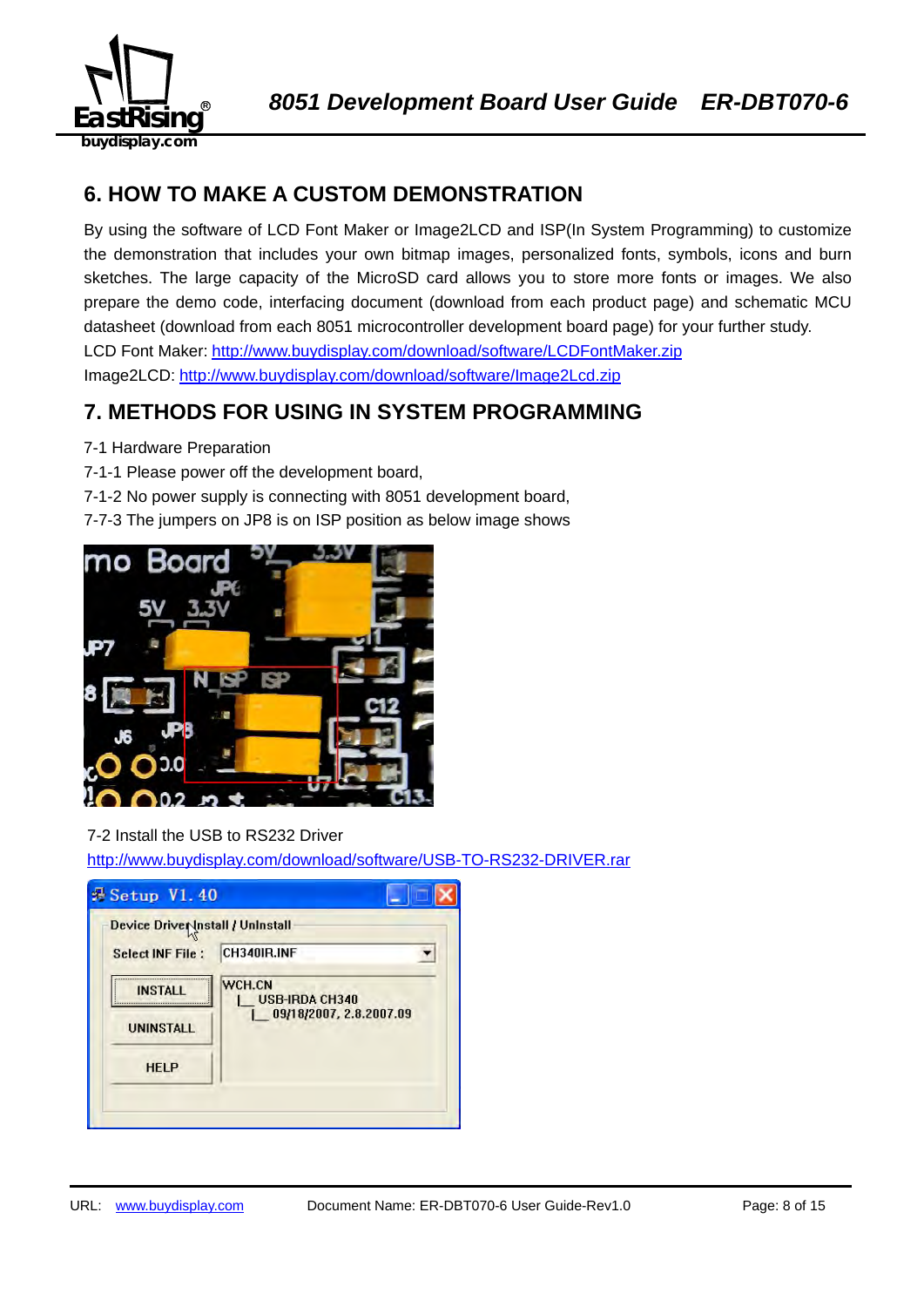

7-3 Connecting the 8051 development board to computer by USB Cable and you should find the new port USB-SERIAL CH340 in Computer-System Properties-Device Manager as below image shows and remember the COM number that would be used in Step7-4.



7-4 Install STC 8051 Microcontroller ISP(In System Programming)Software http://www.buydisplay.com/download/software/STC-ISP-V4.86-NOT-SETUP-ENGLISH.zip

7-5 Open ISP and Select COM Port that should be the same with the step 7-2 you see from Device Manager.

| MCU Type STC12LE5A60S2                            | Pins Auto $\boxed{\mathbf{v}}$ |
|---------------------------------------------------|--------------------------------|
| COM Port COM13                                    | Scan                           |
| Min Baud 2400                                     | Max Baud 115200                |
| Address<br>V Clear code buffer<br>0x0000          | Open Code File                 |
| <b>▽</b> Clear EEPROM buffer<br>0x0000            | Open EEPROM File               |
| H/W Option Off-Line Download (U8/U7) Encrypt 1  > |                                |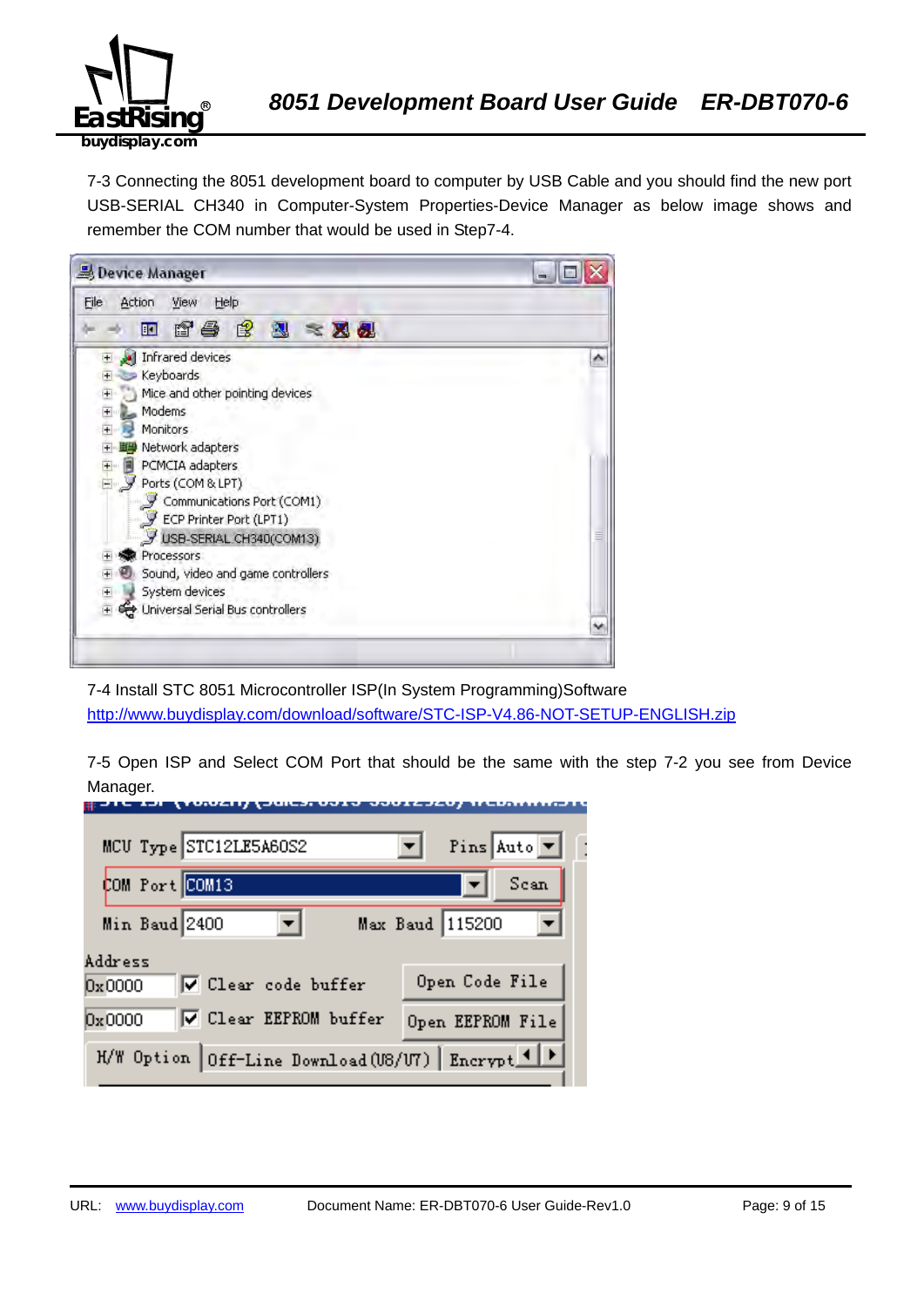

7-6 Select MCU part number that should be the same with your purchased one. (Refer to 4.2 Electrical Specification)



#### 7-7 Open target ",hex" file by clicking open code file

| STC-ISP (V6.82H) (Sales: 0513-55012928) Web:www.STCMCU.com (Support QQ:800003751) -- STC: The most powerful 8051 de $\Box$ $\Box$ X |                                                                                                |                                                                                                    |                                                     |  |            |  |                        |  |           |   |                        |
|-------------------------------------------------------------------------------------------------------------------------------------|------------------------------------------------------------------------------------------------|----------------------------------------------------------------------------------------------------|-----------------------------------------------------|--|------------|--|------------------------|--|-----------|---|------------------------|
| MCU Type STC12LE5A60S2<br>┳<br>Pins Auto $\blacktriangledown$                                                                       | Code Buffer   EEPROM Buffer   COM Helper   Keil ICE Settings   Demo Code   MC <sup>1   P</sup> |                                                                                                    |                                                     |  |            |  |                        |  |           |   |                        |
| COM Port COM13<br>Scan                                                                                                              | 00000h                                                                                         | 02 A8 F5 48 45 4C 4C 4F 57 21 50 4C 45 41 53 45                                                    |                                                     |  |            |  |                        |  |           |   | П<br>$\frac{1}{T}$     |
| Min Baud 2400<br>Max Baud 115200<br>۰                                                                                               | 00010h                                                                                         | 20 54 4F 55 43 48 20 4D 45 21 00 54 50 20 54 45                                                    |                                                     |  |            |  |                        |  |           |   |                        |
|                                                                                                                                     | 00020h                                                                                         |                                                                                                    | 53 54 21 00 58 3A 00 59 3A 00 85 1B 02 5A 1A 9B     |  |            |  |                        |  |           |   | ST                     |
| Address<br>Open Code File                                                                                                           | 00030h<br>00040h                                                                               | 12 BB 12 BB 1A BC 0A BB 22 DC 33 3C 12 BC 12 BB<br>12 BC 12 BC 12 BB 12 BB 12 BB 12 9B 0A 7B 1A DC |                                                     |  |            |  |                        |  |           |   | $\cdot$ 2<br>$\cdot$ ? |
| ☑ Clear code buffer<br>0x0000                                                                                                       | 00050h                                                                                         | 1A FB 22 DB 0A BB 12 9B 12 BA 12 BA 12 BA 12 BB                                                    |                                                     |  |            |  |                        |  |           |   | $\cdot$ 2              |
| $\nabla$ Clear EEPROM buffer<br>0x0000<br><b>Open EEPROM File</b>                                                                   | 00060h                                                                                         | 12 BB 12 BB 12 BB 12 BB 12 BB 12 BA 12 BA 12 BA                                                    |                                                     |  |            |  |                        |  |           |   | $\cdot$ ?              |
| H/W Option Off-Line Download (U8/U7) Encrypt                                                                                        | 00070h                                                                                         | 12 BB 12 BB 12 BB 12 DA 12 DA 12 DA 12 DA 12 DA                                                    |                                                     |  |            |  |                        |  |           |   | $\cdot$ ?              |
|                                                                                                                                     | 00080h                                                                                         | 12 FA 12 F9 1A FA 19 6A 10 61 10 82 10 62 08 41                                                    |                                                     |  |            |  |                        |  |           |   | $\cdot$ ?              |
| Select system clock source (External /Inte _                                                                                        | 00090h                                                                                         | 08 41 08 62 08 62 08 61 08 61 10 62 08 61 08 61                                                    |                                                     |  |            |  |                        |  |           |   | . A                    |
| ☑ Oscillator high gain                                                                                                              | 000A0h                                                                                         | 10 62 10 82 10 82 10 82 10 82 10 82 10 62 10 62                                                    |                                                     |  |            |  |                        |  |           |   | ۰b.                    |
|                                                                                                                                     | 000B0h<br>000C0h                                                                               | 10 62 10 62 10 62 10 82 10 62 10 62 10 A3 21 25                                                    |                                                     |  |            |  |                        |  |           |   | $\cdot$ <sub>b</sub>   |
| RESET pin used as I/O port                                                                                                          | 000D0h                                                                                         | 31 86 31 C8 3A 4B 42 8C 31 A7 18 C3 10 83 08 82<br>08 61 18 C3 18 C3 08 82 10 82 18 C3 18 E4 18 C3 |                                                     |  |            |  |                        |  |           |   | 12<br>$\cdot$ a        |
| RESET2 low level detect                                                                                                             | 000E0h                                                                                         | 10 C3 08 A3 18 E4 21 46 19 25 21 45 08 82 10 C3                                                    |                                                     |  |            |  |                        |  |           |   | $\cdot$ ?              |
| V Enable longer power-on-reset latency                                                                                              | 000F0h                                                                                         | 08 62 00 21 08 41 08 42 10 83 29 45 31 A7 31 86                                                    |                                                     |  |            |  |                        |  |           |   | ۰b.                    |
| Hardware enable WDT after power-on-reset                                                                                            | 00100h                                                                                         |                                                                                                    | 4A 6A 52 AC 39 C7 21 04 08 41 10 C4 19 06 19 F1     |  |            |  |                        |  |           |   | Jj.                    |
| Watch-Dog-Timer prescal 256                                                                                                         |                                                                                                |                                                                                                    |                                                     |  |            |  |                        |  |           |   |                        |
| Ⅳ WDT stop count while MCU in idle mode                                                                                             |                                                                                                |                                                                                                    |                                                     |  |            |  |                        |  |           |   |                        |
| Next time can program only when P1.0 & P1                                                                                           | Code-Size A91CH                                                                                |                                                                                                    | Checksum EFOBH Fill-Buffer Clear-Buffer Save-Buffer |  |            |  |                        |  |           |   |                        |
| Erase all EEPROM data next time program c                                                                                           | 芯片型号: STC12LE5A60S2                                                                            |                                                                                                    |                                                     |  |            |  |                        |  |           |   |                        |
| Add MCU ID at the end of code area                                                                                                  |                                                                                                |                                                                                                    |                                                     |  |            |  |                        |  |           |   |                        |
| $\blacktriangledown$<br>Iff<br>Fill data to space area                                                                              | 关于此芯片的重要说明<br>固件版本在v7.1及以上的芯片的EEPROM : 2048字节(0000H-07FFH)<br>固件版本低于v7.1的芯片的EEPROM             |                                                                                                    |                                                     |  |            |  | : 1024字节 (0000H-03FFH) |  |           |   |                        |
|                                                                                                                                     | 注意:在使用U8/U7进行联机/脱机下载时,若使用的外部晶振的                                                                |                                                                                                    |                                                     |  |            |  |                        |  |           |   |                        |
| Re-Program<br>Download/Program<br>Stop                                                                                              | 频率为20MHz或24.576MHz时,下载的最低波特率请选择1200                                                            |                                                                                                    |                                                     |  |            |  |                        |  |           |   |                        |
| Delay 3 sec $\blacktriangledown$<br>Check MCU<br>Notice                                                                             |                                                                                                |                                                                                                    |                                                     |  |            |  |                        |  |           |   |                        |
| E:\产品文件\TFT\ER-TFT028-4\程序\ER-TFT028-4-HYS01(4WIRE-SPI)\sd.hex<br>Auto reload the target file before each program<br>⊽              |                                                                                                |                                                                                                    |                                                     |  |            |  |                        |  |           |   |                        |
| Reload and download when target file is modified                                                                                    | elease Projec Release Help                                                                     |                                                                                                    |                                                     |  | Get HDD-SN |  | <b>▽</b> Beep          |  | PassTimes | 2 | Reset                  |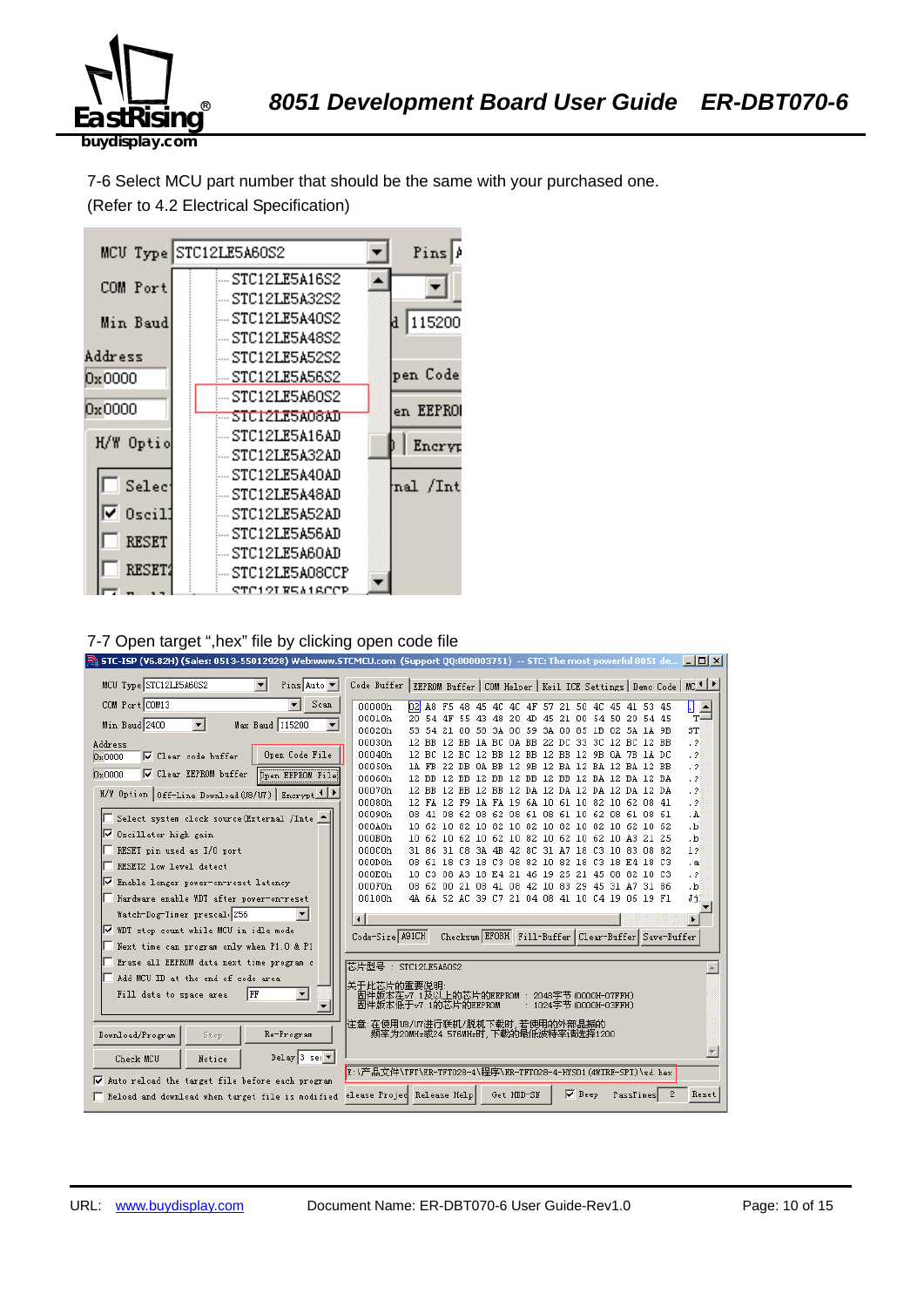

#### 7-8 Programming

#### 7-8-1 Click Download/Program



7-8-2 Then you will see "Checking target MCU…."

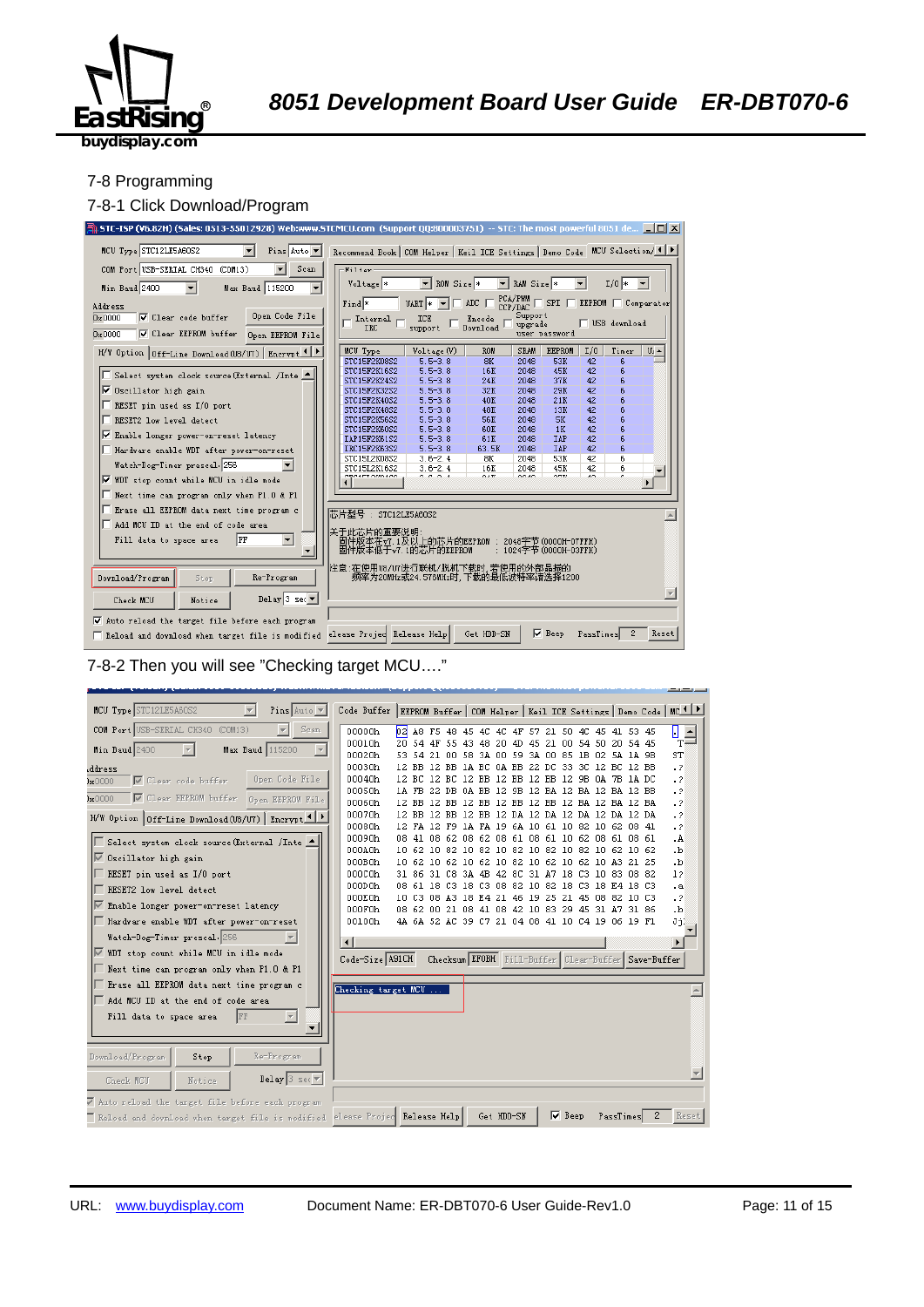

7-8-3 Power on the development board by pressing the white power button



7-8-4 Now you could see the process of programming

| icy.                                                                          | 000E0h<br>$\cdot$ 2<br>10 C3 08 A3 18 E4 21 46 19 25 21 45 08 82 10 C3<br>000F0h<br>08 62 00 21 08 41 08 42 10 83 29 45 31 A7 31 86<br>.b<br>00100h |
|-------------------------------------------------------------------------------|-----------------------------------------------------------------------------------------------------------------------------------------------------|
| rreset<br>×<br>iode                                                           | JjĮ<br>4A 6A 52 AC 39 C7 21 04 08 41 10 C4 19 06 19 F1<br>⊣<br>Code-Size A91CH<br>Checksum EFOBH Fill-Buffer Clear-Buffer Save-Buffer               |
| $.0$ & $P1$                                                                   |                                                                                                                                                     |
| ogram c<br>$\overline{\phantom{m}}$                                           | MCU type: STC12LE5A60S2<br>F/W version: 6.2I                                                                                                        |
|                                                                               | $[0.609"$ ]<br>Re-handshaking  Successful<br>Current Baudrate: 57600<br>$[2.562"$ ]<br>Erasing MCU flash  OK!                                       |
| Program                                                                       | MCU ID : 000300B00C325F<br>Programming user code                                                                                                    |
| $\left\lceil \log  3  \right\rceil$ sec $\left\lceil \sqrt{\pi} \right\rceil$ |                                                                                                                                                     |
| ach program<br>: is modified                                                  | $2^{\circ}$<br>$\nabla$ Beep<br>Reset<br>elease Projec Release Help<br>PassTimes<br>Get HDD-SN                                                      |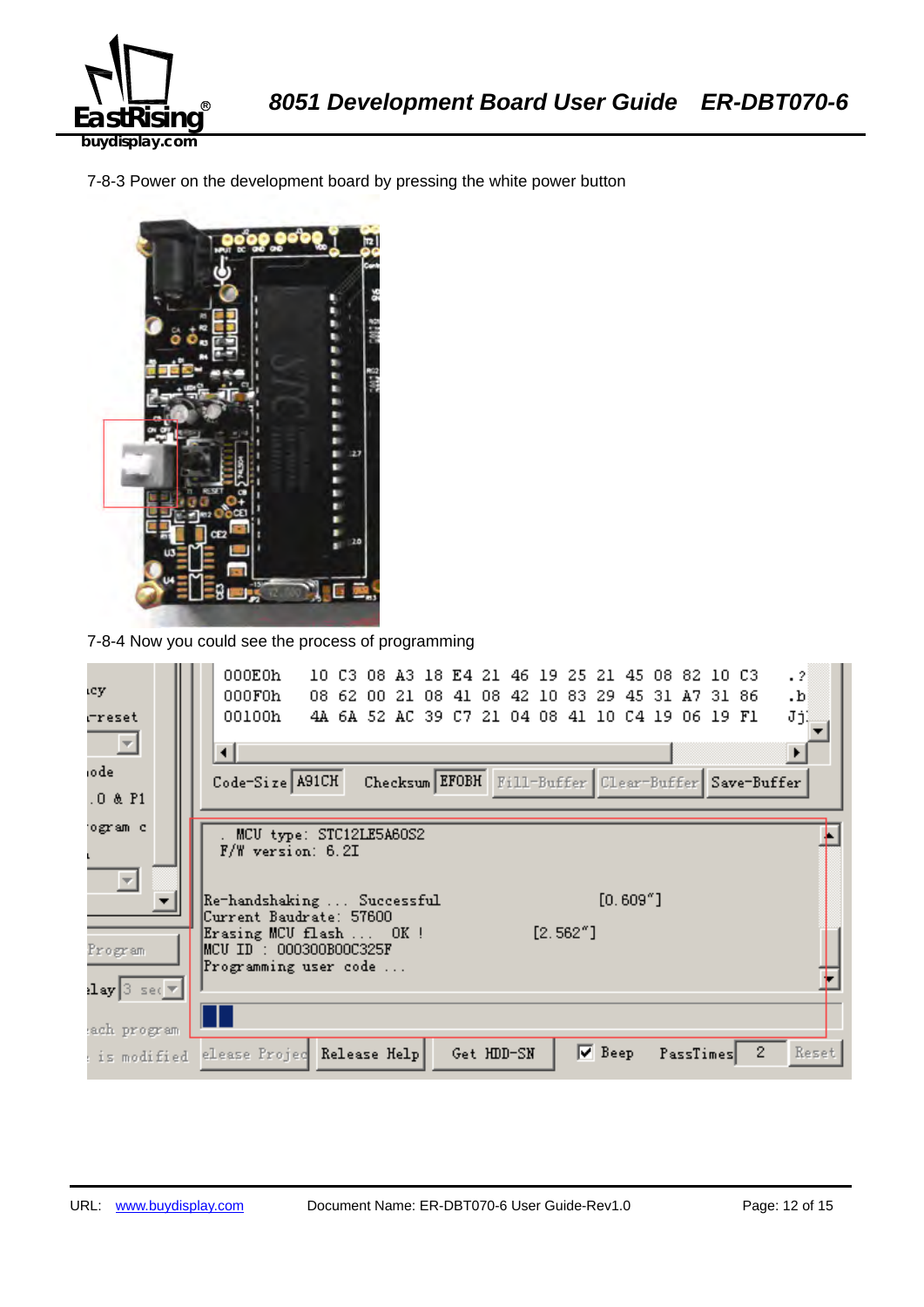

## 7-8-5 Progarmming Finished

| Checksum EFOBH Fill-Buffer Clear-Buffer Save-Buffer<br>Code-Size A91CH            |
|-----------------------------------------------------------------------------------|
|                                                                                   |
| $[0.609"$ ]<br>Re-handshaking  Successful<br>Current Baudrate: 57600              |
| [2.562"]<br>Erasing MCU flash  OK !<br>$MCU$ ID : 000300B00C325F                  |
| [14.359'']<br>Programming user code  OK!<br>[0.047"]<br>Programming OPTIONS  OK ! |
| H/W Option upgrade to:                                                            |
| E:\产品文件\TFT\ER-TFTO28-4\程序\ER-TFTO28-4-HYSO1(4WIRE-SPI)\sd.hex                    |
| Deep PassTimes<br>elease Projec Release Help Get HDD-SN<br>- 3<br>Reset           |

8 Please move the jumpers on JP8 from ISP to N\_ISP as below image shows.

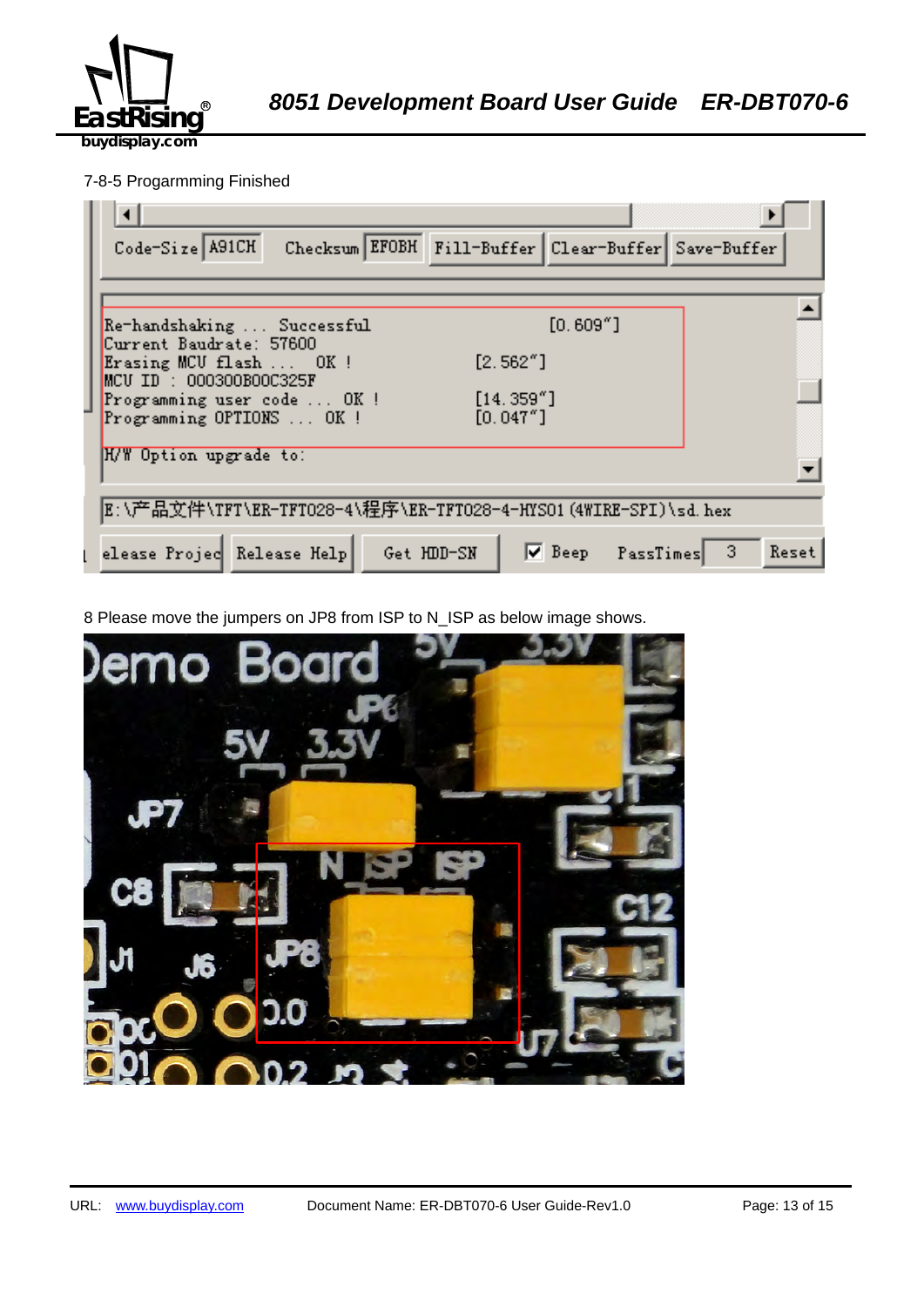

## **8. CARE AND HANDLING PRECAUTIONS**

The kit is sold with a module mounted on it. If you attempt to modify the board to work with other modules, the warranty is void. For optimum operation of the module and demonstration board and to prolong their life, please follow the precautions below.

## 8.1 ESD (Electro-Static Discharge)

The circuitry is industry standard CMOS logic and susceptible to ESD damage. Please use industry standard antistatic precautions as you would for any other PCB such as expansion cards or motherboards.

## 8.2 Avoid Shock,Impact,Torque and Tension

- $\Diamond$  Do not expose the module to strong mechanical shock, impact, torque, and tension.
- $\Diamond$  Do not drop, toss, bend, or twist the module.
- $\Diamond$  Do not place weight or pressure on the module.

## 8.3 LCD&OLED Display Glass

- $\diamond$  The exposed surface of the LCD "glass" is actually a polarizer laminated on top of the glass. To protect the soft plastic polarizer from damage, the module ships with a protective film over the polarizer. Please peel off the protective film slowly. Peeling off the protective film abruptly may generate static electricity.
- $\diamond$  The polarizer is made out of soft plastic and is easily scratched or damaged. When handling the module, avoid touching the polarizer. Finger oils are difficult to remove.
- $\Diamond$  If the LCD panel breaks, be careful not to get the liquid crystal fluid in your mouth or eyes. If the liquid crystal fluid touches your skin, clothes, or work surface, wash it off immediately using soap and plenty of water.
- $\diamondsuit$  Be very careful when you clean the polarizer. Do not clean the polarizer with liquids. Do not wipe the polarizer with any type of cloth or swab (for example, Q-tips). Use the removable protective film to remove smudges (for example, fingerprints) and any foreign matter. If you no longer have the protective film, use standard transparent office tape . If the polarizer is dusty, you may carefully blow it off with clean, dry, oil-free compressed air.